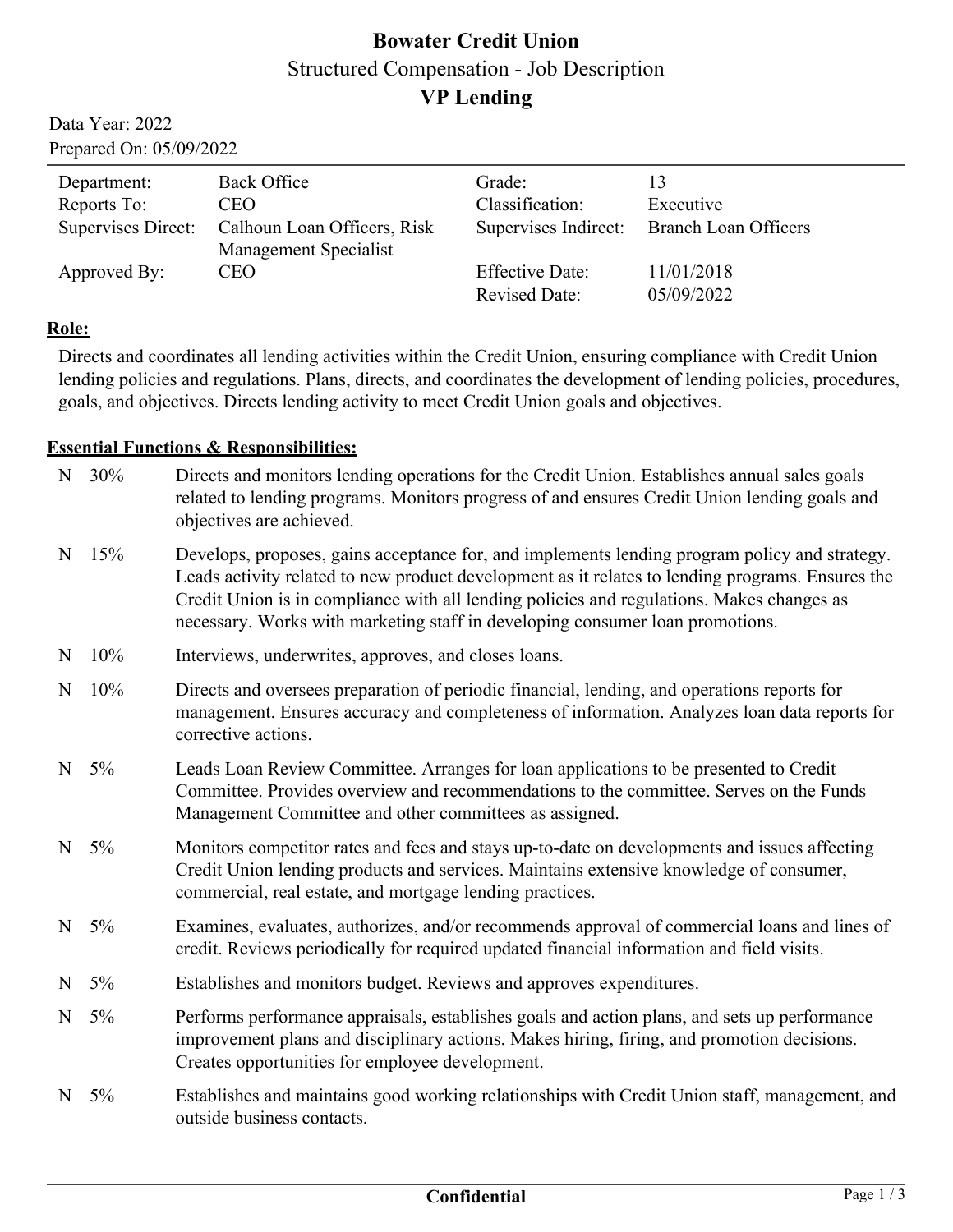## **Bowater Credit Union** Structured Compensation - Job Description **VP Lending**

Data Year: 2022 Prepared On: 05/09/2022

N 5% Performs other job related duties as assigned.

### **Performance Measurements:**

- 1. Coordinate and execute effective lending programs and promotions that support Credit Union goals and objectives and fulfill member needs. Improve the Credit Union's competitive position.
- 2. Ensure all lending activity adheres to established policies, procedures, and governmental regulations. Maintain high level of knowledge related to all lending areas.
- 3. Meet or exceed specific goals and objectives established for all lending areas. Maintain growth, yield, delinquency, charge off, and ancillary sales per goals set by CEO. Establish and provide support for lenders to achieve goals and objectives.
- 4. Provide direction and recommendations to management, based on current data, regarding the Credit Union's financial position and direction. Keep management informed of key operational issues affecting the Credit Union.
- 5. Maintain positive business relationships with all business contacts. Maintain good communication with subordinates and other Credit Union personnel.
- 6. Meet or exceed budget goals.
- 7. Maintain a well-trained, efficient, and effective lending staff. Provide necessary leadership, support, and training opportunities.
- 8. Complete employee performance appraisals and handle performance issues in an appropriate and timely manner.

### **Knowledge and Skills:**

| Experience   | Three to five years of similar or related experience.                                                                                                                                                                                                                                                                                                                                                                                                                                                                                                                                                               |  |
|--------------|---------------------------------------------------------------------------------------------------------------------------------------------------------------------------------------------------------------------------------------------------------------------------------------------------------------------------------------------------------------------------------------------------------------------------------------------------------------------------------------------------------------------------------------------------------------------------------------------------------------------|--|
| Education    | $(1)$ A bachelor's degree, or $(2)$ achievement of formal certifications recognized in the<br>industry as equivalent to a bachelor's degree. MBA preferred.                                                                                                                                                                                                                                                                                                                                                                                                                                                         |  |
|              | Interpersonal Skills Work involves much personal contact with others inside and/or outside the organization for<br>the purpose of first-level conflict resolution, building relationships, and soliciting<br>cooperation. Discussions involve a higher degree of confidentiality and discretion,<br>requiring diplomacy and tact in communication.                                                                                                                                                                                                                                                                  |  |
| Other Skills | Thorough knowledge of banking practices, policies, procedures, operations, products,<br>services, and regulations. May also include specialized knowledge in lending or investing.<br>Specific knowledge of the philosophy and structure of the Credit Union industry. Thorough<br>knowledge of business and management principles involved in strategic planning, resource<br>allocation, human resources modeling, leadership technique, production methods, and<br>coordination of people and resources. Considers the relative costs and benefits of potential<br>actions and chooses the most appropriate one. |  |